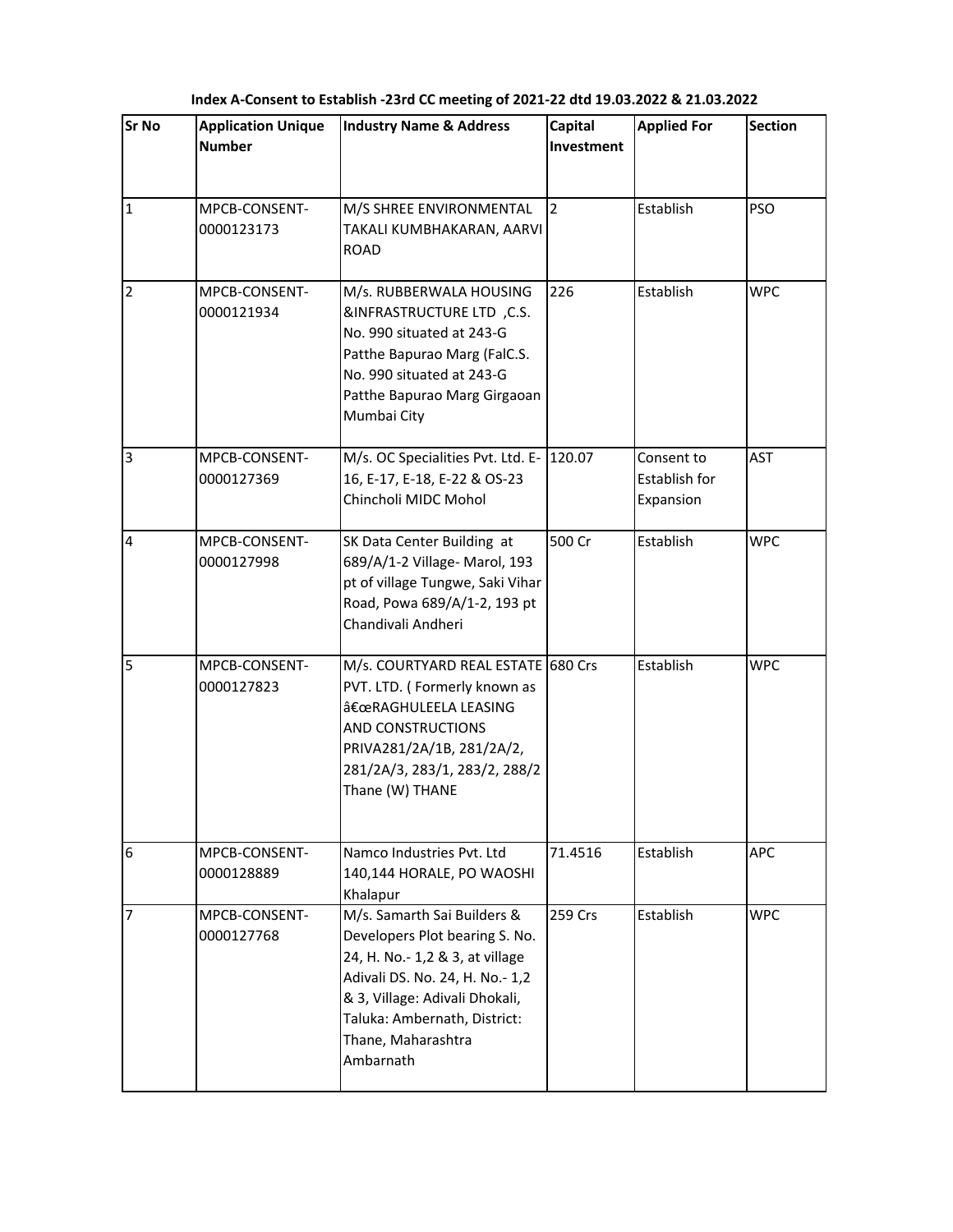| $\overline{8}$ | MPCB-CONSENT-<br>0000129028 | Varsha Enterprises Plot no. 6,<br>6A, 6B & 6C Sector- 17,<br>Kharghar, Navi Mumbai Panvel                                                                                                                                                                                                                                    | 142.2      | Establish | <b>WPC</b> |
|----------------|-----------------------------|------------------------------------------------------------------------------------------------------------------------------------------------------------------------------------------------------------------------------------------------------------------------------------------------------------------------------|------------|-----------|------------|
| 9              | MPCB-CONSENT-<br>0000126033 | Proposed Construction of MIG<br>type T/sCTS NO 1/3 KOPRI,<br>POWAI KURLA                                                                                                                                                                                                                                                     | 222.03     | Establish | <b>WPC</b> |
| 10             | MPCB-CONSENT-<br>0000129458 | M/S Britannia Industries Ltd B<br>28 MIDC Ranjangaon Shirur                                                                                                                                                                                                                                                                  | 113.19     | Establish | <b>WPC</b> |
| 11             | MPCB-CONSENT-<br>0000129155 | M/S SHUBHAM HOUSING New<br>S.No.30, H.No.2,3,4,6,7,8,12<br>New S.No.33, H.No.1, New<br>S.No.31 H.No.9 & 10, Plot<br>bearing Old S.No.236 (New<br>S.No.30), H.No.2,3,4,6,7,8,12 &<br>Old S.No.242 (New S.No.33)<br>H.No.1, Old S.No.235 (New<br>S.No.31) H.No.9 & 10, Village<br>Navghar, Thane, Maharashtra.<br><b>THANE</b> | 132.99 crs | Establish | <b>WPC</b> |
| 12             | MPCB-CONSENT-<br>0000129623 | M/s. Dosti Realty Limited.,<br>proposed Residential<br>development with public<br>parking facility at Wadala C.S.<br>No. 2A/116 & 4/116 salt pan<br>division & 4/356 Wadala<br>Wadala                                                                                                                                        | 680        | Establish | <b>WPC</b> |
| 13             | MPCB-CONSENT-<br>0000129870 | Dlecta foods pvt ltdS N0I:<br>147/1B, 147/1A Post<br>Khambewadi, Village - Umbre,<br>Tal: Khalapur, Dist:Raigad,<br>Maharashtra Khalapur                                                                                                                                                                                     | 90 Crs     | Establish | <b>WPC</b> |
| 14             | MPCB-CONSENT-<br>0000128255 | Arimas Real Estate Pyt ltd At<br>plot bearing CTS No. 533 (Pt.),<br>533/2 (Pt.) & 553 (Pt.) of village<br>Nahur AT PLOT BEARING CTS<br>NO. . 533 (PT), 533/2 (PT) &<br>553 (PT) OF OF VILLAGE<br>NAHUR, L. B. S. ROAD,<br>MULUND (W), T- WARD,<br>MUMBAI. KURLA                                                              | 255.52     | Establish | <b>WPC</b> |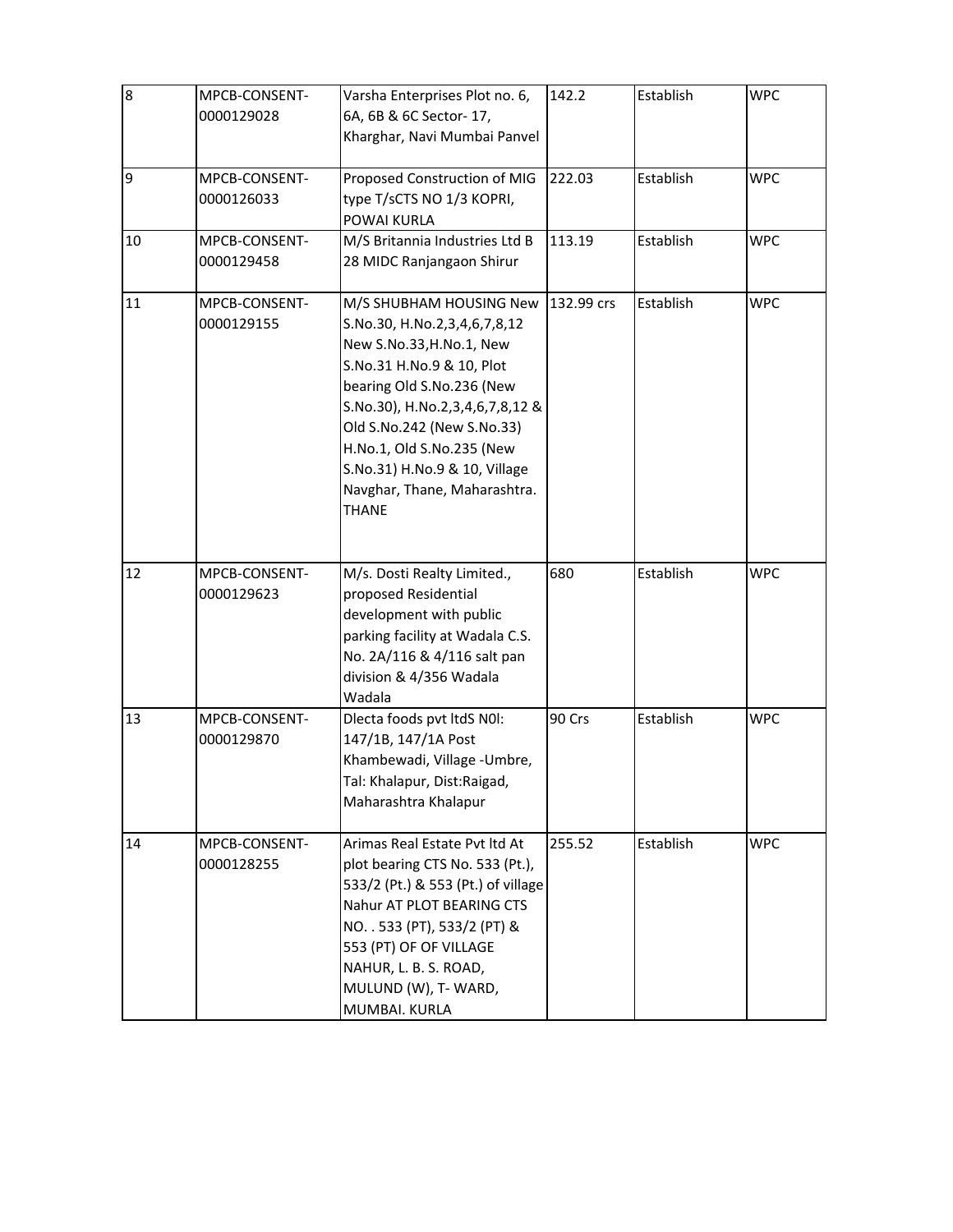| 15 | MPCB-CONSENT- | Saideep Construction S.No. 9    | 150 Crs    | Establish | <b>WPC</b> |
|----|---------------|---------------------------------|------------|-----------|------------|
|    | 0000129459    | H. No. 3/1/2/2/K/1, S.No. 9     |            |           |            |
|    |               | H.No. 3/1/2/2/K/2 & S.No. 15    |            |           |            |
|    |               | H.No. 4/1 village - Chikanghar, |            |           |            |
|    |               | Kalyan, dist - Thane,           |            |           |            |
|    |               | Maharashtra Kalyan              |            |           |            |
| 16 | MPCB-CONSENT- | OM SHRI SAI KRUPA               | 112.5 Crs  | Establish | <b>WPC</b> |
|    | 0000129399    | CONSTRUCTION- CTS No. 3236,     |            |           |            |
|    |               | 3237 of village - Kalwa. Thane  |            |           |            |
|    |               |                                 |            |           |            |
| 17 | MPCB-CONSENT- | M/S. SANGHVI REALTY             | 190.76     | Establish | <b>WPC</b> |
|    | 0000130253    | PRIVATE LIMITED ( Proposed      |            |           |            |
|    |               | Ghaswalla Redevelopment         |            |           |            |
|    |               | Building) C.S. No. 336 of       |            |           |            |
|    |               | Tardeo Division in â€~D'        |            |           |            |
|    |               | Ward Arthur Road, Sane Guruji   |            |           |            |
|    |               | Marg, Tardeo Mumbai             |            |           |            |
|    |               |                                 |            |           |            |
| 18 | MPCB-CONSENT- | RUCHIT REALTY PVT.LTDCTS        | 112.14     | Establish | <b>WPC</b> |
|    | 0000130006    | NO.165,165/1 TO 51,             |            |           |            |
|    |               | 166,166/1 to 8, 167, 167/1      |            |           |            |
|    |               | to10, 168 & 168/1 to 12         |            |           |            |
|    |               | Vaishnodevi SRA CHS & Shree     |            |           |            |
|    |               | Ganesh Darshan SRACHS.          |            |           |            |
|    |               | (Prop), Proposed S. R. A.       |            |           |            |
|    |               | Scheme on Plot bearing CTS      |            |           |            |
|    |               | NO.165,165/1 TO 51,             |            |           |            |
|    |               | 166,166/1 to 8, 167, 167/1      |            |           |            |
|    |               | to10, 168 & 168/1 to 12 of      |            |           |            |
|    |               | Village-Kanjur, Tal-Kurla       |            |           |            |
|    |               | Mumbai, Maharashtra Kurla       |            |           |            |
|    |               |                                 |            |           |            |
| 19 | MPCB-CONSENT- | SHAKUN AGROTECH (I) PVT.        | 132        | Establish | <b>WPC</b> |
|    | 0000129749    | LTD.GUT NO. 34 AND 35 AT        |            |           |            |
|    |               | POST BHENDALE PHATA             |            |           |            |
|    |               | <b>GANGAPUR</b>                 |            |           |            |
| 20 | MPCB-CONSENT- | Unnathi Estate - Proposed       | 104.45 Crs | Establish | <b>WPC</b> |
|    | 0000128222    | development of Residential      |            |           |            |
|    |               | and School Building project at  |            |           |            |
|    |               | Plot S. No. 244/13, 244/14/2,   |            |           |            |
|    |               | 250/1/A, 250/2/A, 250/3,        |            |           |            |
|    |               | 251/5/A, 244/16 (pt),           |            |           |            |
|    |               | 242/1/1A (pt) at Village:       |            |           |            |
|    |               | Kavesar, Ghodbunder Road,       |            |           |            |
|    |               | Thane (W) by Unnathi Estate     |            |           |            |
|    |               | Thane                           |            |           |            |
|    |               |                                 |            |           |            |
|    |               |                                 |            |           |            |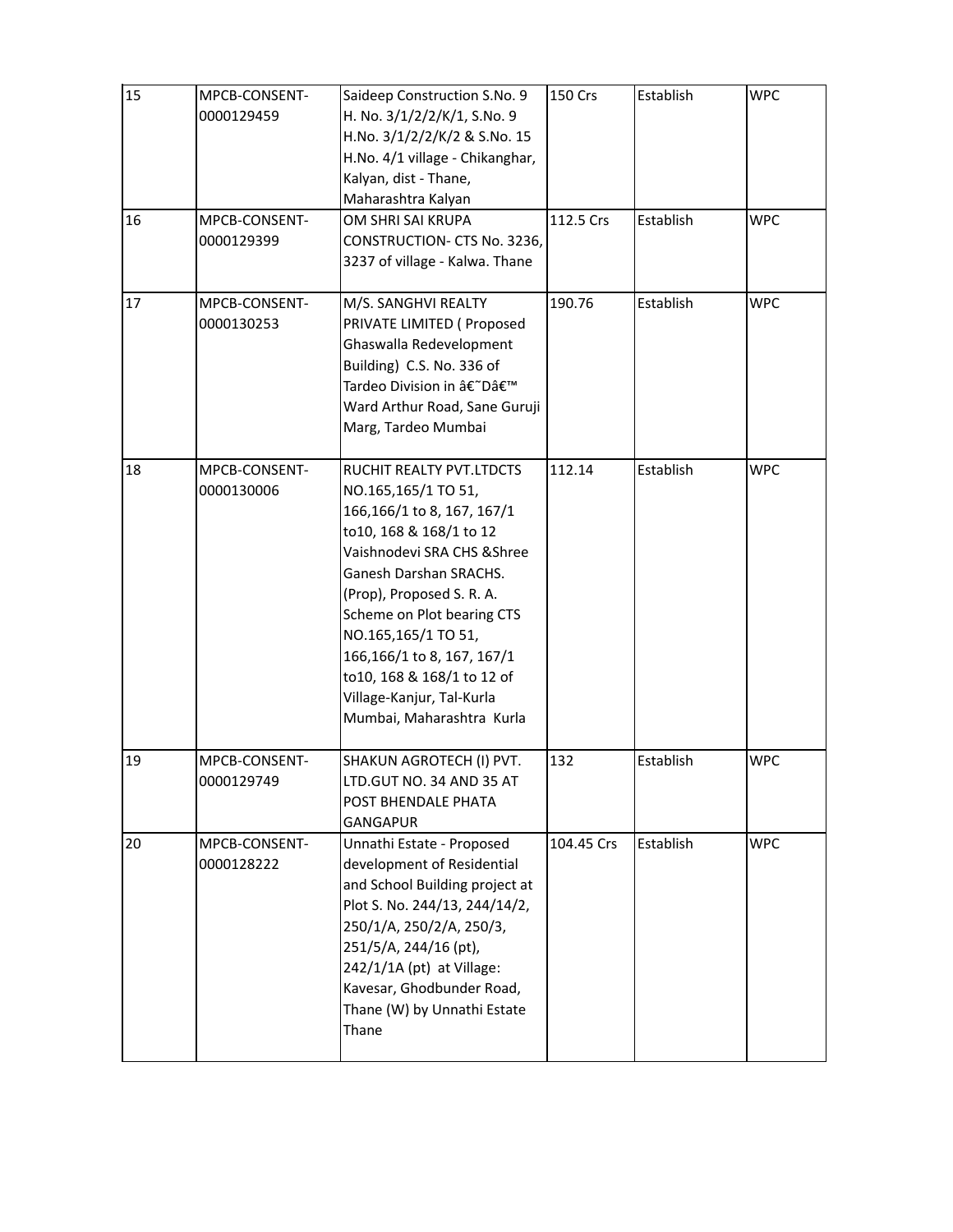| 21 | MPCB-CONSENT-<br>0000130097                | M/s. Ashjit Realties Pvt. Ltd.C.<br>S. No. 996 of Bhuleshwar<br>Division C. S. No. 996 of<br>Bhuleshwar Division, Situated<br>at 4, R. S. Sapre Marg (Picket<br>Road), C – Ward, Mumbai -<br>400 002 Mumbai                                                                                                                                                                   | 167.6261    | Establish | <b>WPC</b> |
|----|--------------------------------------------|-------------------------------------------------------------------------------------------------------------------------------------------------------------------------------------------------------------------------------------------------------------------------------------------------------------------------------------------------------------------------------|-------------|-----------|------------|
| 22 | MPCB-CONSENT-<br>0000131028                | M/s. Bhimashankar Sugar Mills 11<br>Ltd.Sr. No. 165 & 168 Sr. No.<br>165 & 168, Vill. Pargaon, Tal.<br>Washi, Dist. Osmanabad Washi                                                                                                                                                                                                                                           | (expansion) | Establish | <b>WPC</b> |
| 23 | MPCB-CONSENT-<br>0000130002                | <b>Residential Project</b><br>"PURANIKS UNICORN"<br>(Earlier known as PURANIK<br>CITY PHASE V) at New Survey<br>numbers55/1/C (Old S. NO.<br>42/1 P), 55/1/G (Old S. NO.<br>42/1 P) New Survey numbers<br>55/1/C (Old S. NO. 42/1 P),<br>55/1/G (Old S. NO. 42/1 P) at<br>village Mogharpada District-<br>Thane, State– Maharashtra<br>by M/s. Puranik Builders Ltd.<br>Thane | 150 crs     | Establish | <b>WPC</b> |
| 24 | MPCB-CONSENT-<br>0000131355                | Moreshwar DevelopersPlot No. 428.67<br>52 Sector 19A, Nerul East, Navi<br>Mumbai Thane                                                                                                                                                                                                                                                                                        |             | Establish | <b>WPC</b> |
| 25 | MPCB-<br>CONSENT_AMMEND<br>MENT-0000004830 | Glaxosmithkline<br>Pharmaceuticals LtdA-10, MIDC<br>AMBAD,                                                                                                                                                                                                                                                                                                                    | $\Omega$    |           | <b>AST</b> |
| 26 | MPCB-<br>CONSENT AMMEND<br>MENT-0000006851 | <b>Jubilant Life Sciences LTDN-</b><br>34, MIDC, Anand<br>Nagar, Additional Ambernath                                                                                                                                                                                                                                                                                         | 0           |           | <b>AST</b> |
| 27 | MPCB-<br>CONSENT AMMEND<br>MENT-0000006974 | M/S KSPG Automative India<br>Pvt. Ltd Plot No.A-1, Additional<br>Supa Parner Industrial Park,<br>Village-Waghunde Budruk,<br>Taluka: Parner,<br>Dist:Ahmednagar.                                                                                                                                                                                                              | 0           |           | APC        |
| 28 | MPCB-<br>CONSENT_AMMEND<br>MENT-0000007485 | SUNSHINE PAP TECH PVT LTD.<br>375 379 Abitghar, Wada                                                                                                                                                                                                                                                                                                                          | 0           |           | <b>WPC</b> |